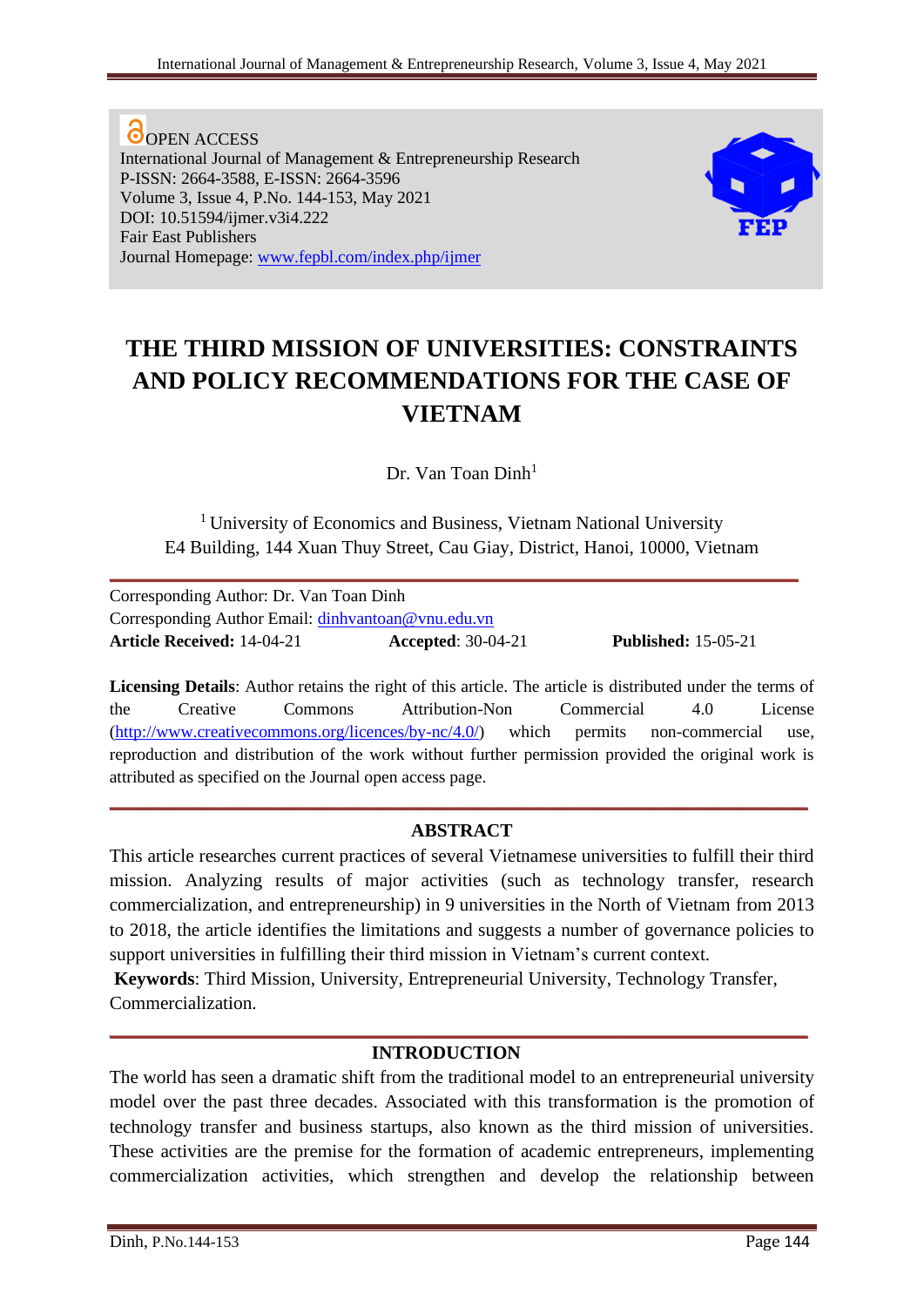universities and businesses sustainably through efficient financial activities and attractiveness to stakeholders and investors (Dinh, 2020a).

Since the second decade of the 21st century, when economies entered the digital era which introduces advantages of the 4.0 revolution, the role of universities has become more and more important. Universities became centers of applied research and have to fulfill their third mission to promote socio-economic development (Nguyen & Nguyen, 2020). However, the performance of universities in Vietnam until this moment was still limited due to internal and external factors from the institutional environment (Dinh, 2020b). Therefore, identifying difficulties and suggesting policies for regulatory agencies and universities has become an urgent need.

This paper is structured as follows: Section 1 introduces the topic. Section 2 presents the theoretical and practical background. Section 3 explains the research methods. Section 4 analyzes the current practices at Vietnamese universities to fulfill the third mission. Section 5 proposes some university governance policies. Lastly, section 6 concludes the paper.

## **THEORETICAL AND PRACTICAL BACKGROUND**

The third mission of universities is also known as "outreach" in former English-speaking countries or "third flow"" in Europe (Boffo & Cocorullo, 2019). The connotation and ways to carry out this mission are discussed in most researches about entrepreneurship in universities. These also are activities connecting scientific research to transferring and commercializing research results with industries within universities (Shore & McLauchlan, 2012). Accordingly, universities and members of such universities conduct technology research and development (R&D), knowledge transfer (including providing on-demand learning or consulting services), and commercialization of R&D results. A series of activities to execute the third mission is divided into three groups: i.) Application-oriented scientific research and technology development (collectively referred to as scientific research); ii.) promoting technology transfer with the aim of commercialization, and iii.) promoting commercialization and enterprise development (Dinh, 2020a).

## **Scientific Research Towards Application And Transfer**

Carrying out the third mission, universities need to improve their research capacity to have more products that can be applied to production and business, and at the same time strengthen links with other parties (investors, enterprises, the State) in researching to transfer to commercial production. These activities are listed in Table 1.

Table 1

*Technology Research and Development to Carry out Universities' Third Mission* No. Activities

| Building universities into centers of research and application;                  |
|----------------------------------------------------------------------------------|
| Establishing excellent research centers, key research clusters, and laboratories |

2 Promoting collaborative projects and business contracts in research, application, and transfer

3 Increasing researches that are close to in-demand fields and technologies

4 Shortening research time and taking measures to minimize risks in test production

The activities mentioned above can be considered as distinctive features in entrepreneurial universities compared to traditional universities. In traditional universities, scientific research is mainly basic research or topics ordered by the State, not tied to the market. In entrepreneurial universities, enterprises and industries actively seek to form research projects and apply them to practical production and business (Dinh, 2020b). In fact, for the past few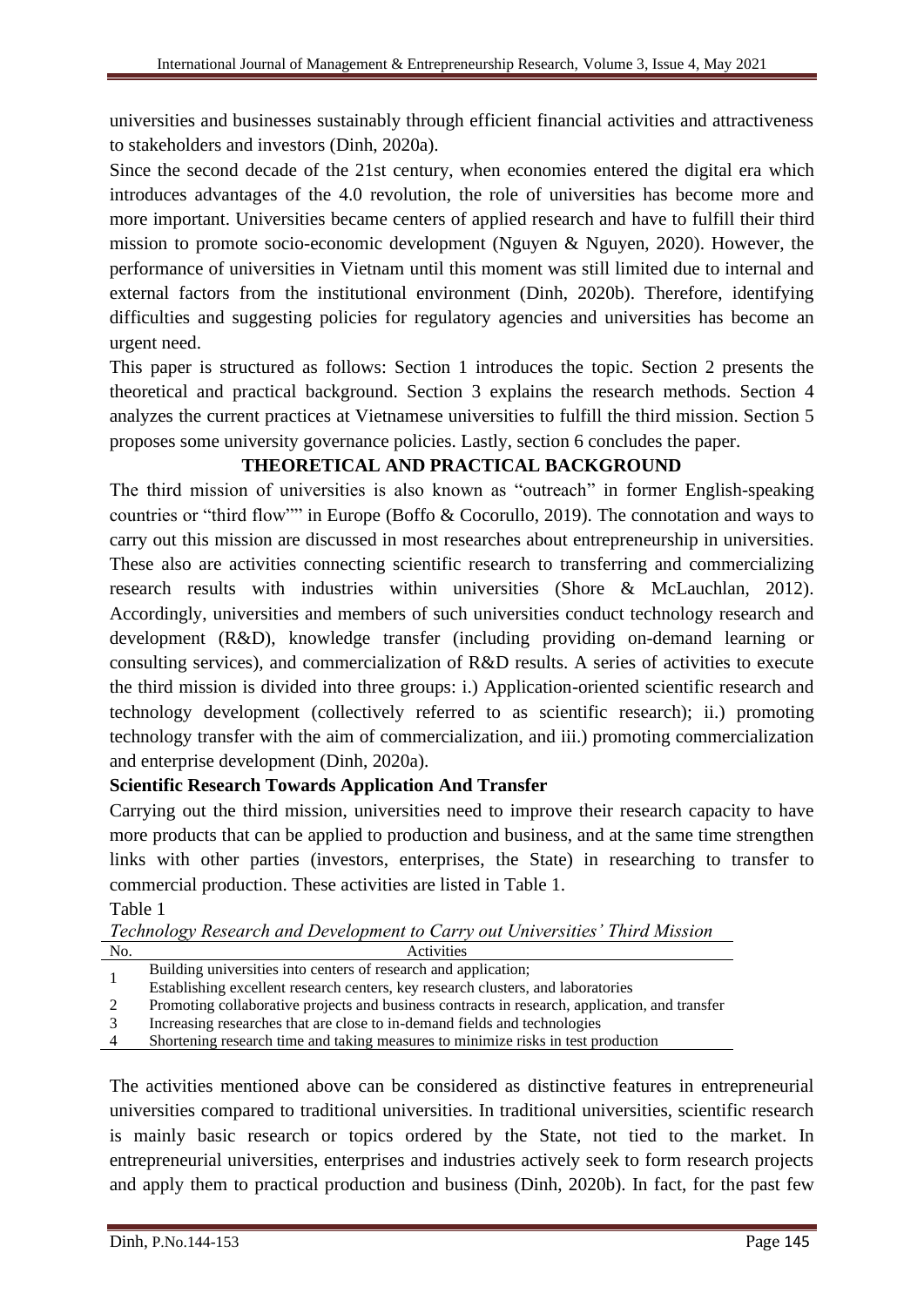decades, most prestigious universities in the world have shown that they are leading in R&D activities associated with enterprises. There is even competition among universities in developed countries in attracting resources and cooperating with businesses in scientific research (Dinh, 2017). An innovative system in the relationship among government university - business under the Triple Helix model has been established in many countries. In this linkage model, each party has a specific role, but the general goal is to support and create conditions for universities and businesses to participate in R&D activities to get scientific research results that support transfer and commercialization. Around the world, most technological innovations that bring about economic efficiency have come from universities through knowledge-sharing activities, cooperating with application-oriented industries to serve the socio-economic demand (Isabelle, 2014; Dinh, 2020b).

#### **Technology Transfer Towards Commercialization**

Technology transfer is the process of transferring skills, knowledge, technology, production methods, product samples, so that the transferee can access, develop, exploit and supply back to the market. In essence, these are the activities that directly carry out the third mission of universities. In a knowledge-based economy, countries' competitiveness is increasingly dependent on the creation and application of scientific and technological knowledge, so technology transfer becomes more and more important to narrow the gap between academic research and commercialization (Festel, 2013). Universities need to carry out a wide range of activities from strategizing to formulating and implementing plans with clear objectives and internal policies for technology transfer. Activities have been implemented synchronously: from skill training, awareness-raising, and entrepreneurship for scientists, copyright and patent registration, supporting experimental production, product incubation, transferring and developing academic spin-off (see Table 2).

| Activities Promoting Transfer and Commercialization |                                                                                                                                                                                                                     |  |  |
|-----------------------------------------------------|---------------------------------------------------------------------------------------------------------------------------------------------------------------------------------------------------------------------|--|--|
| No.                                                 | Activities                                                                                                                                                                                                          |  |  |
|                                                     | Developing strategies, policies, plans, and mechanisms for technology transfer (including registration of<br>intellectual property, licensing);<br>Building a database of R&D results and linking supply and demand |  |  |
|                                                     | Training and improving entrepreneurship and business skills for lecturers and researchers                                                                                                                           |  |  |
|                                                     | Implementing concession and transfer of R&D results                                                                                                                                                                 |  |  |
| 4                                                   | Establishing intermediaries, brokers: licensing offices, technology transfer offices (TTOs), incubators and<br>venture capital funds to support business startups                                                   |  |  |

Table 2

To promote and support technology development activities, business idea creation - transfer formation, and commercialization, specialized departments such as TTOs play a key role. Around the world, typically in the UK in the late 1990s, when TTOs were directly funded by the government through the Higher Education Innovation Fund in England and Wales (Rigby and Ramlogan, 2012), TTOs were the decisive factor in the invention of spin-off and spin-out companies. In China, most TTOs, known as "technomarts", operate as private companies affiliated with universities and carry out business development services and support investment in forming businesses. In addition, incubators aiming to provide locations and environments for business formation in universities are also very popular and considered as an economic development tool because they are involved in the early stages of the life cycle of a business project (Isabelle, 2014).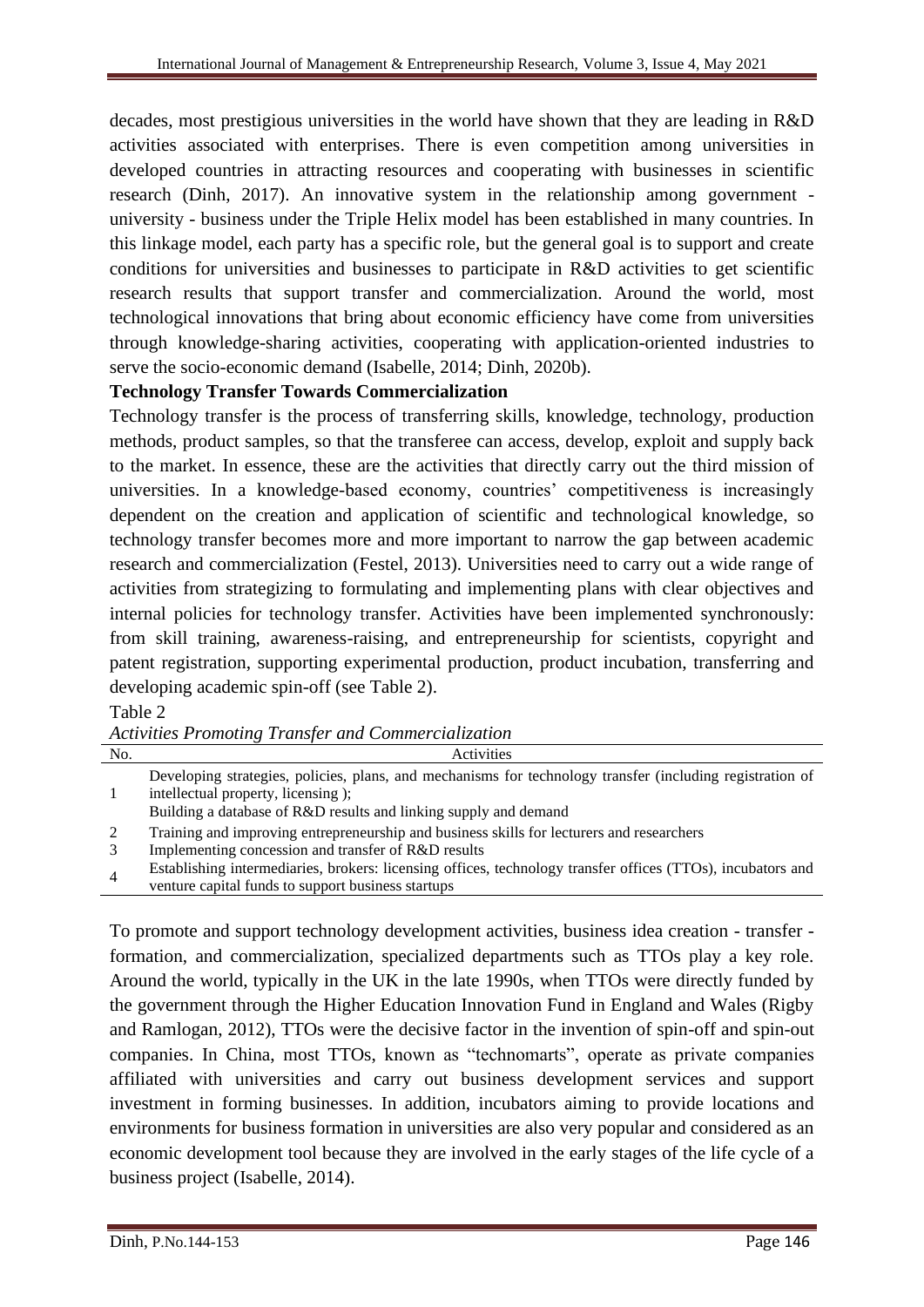## **Commercialization and Entrepreneurship**

Technology transfer is not the final destination of an entrepreneurial university. The ultimate goal is that knowledge and research results are applied to benefit all parties (universities, investors, scientists, and enterprises) to contribute to socio-economic development. Commercialization requires the participation of scientists but needs promotion and support activities of the university. Based on inductive research, Ndonzuau et al. (2002) proposed a model to convert research results from universities to create economic value in four phases (see Table 3).

## Table 3

| No.            | Stage                                           | <b>Objectives and Activities</b>                                                                   |
|----------------|-------------------------------------------------|----------------------------------------------------------------------------------------------------|
|                | Generating ideas                                | Choose research projects or business ideas for commercial<br>purposes.                             |
|                | Finalizing new venture projects                 | Polish business ideas and form venture projects.<br>Finalize products & promote commercialization; |
|                | Launching projects                              | Improve performance efficiency of TTO and incubator;<br>Support business establishment.            |
| $\overline{4}$ | Strengthening the creation of economic<br>value | Increase production capacity and business efficiency in<br>enterprises                             |

*Universities' Commercialization Activities* 

In the above process, new ideas obtained from research and their potential for business are always evaluated, then further evaluated, selected, and realized to create economic values. Therefore, according to Ndonzuau et al. (2002), in essence, this is a process of pricing researches and ideas to commercialize through spin-offs. This is considered as a significant mechanism in the university-enterprise relationship to create jobs and resources, and at the same time, promote restructuring to maximize the impact of research through technology transfer (Boffo & Cocorullo, 2019). Studies have also shown that the process of forming and developing spin-offs is closely linked to technology transfer from universities (Saetre et al., 2009; Dinh, 2021). Besides being a bridge to attract capital for business projects, these businesses are also a path for ideas and technologies from scientists to be commercially exploited to the market in the fastest way (Callan, 2001; Saetre et al., 2009; Dinh, 2020b).

## **RESEARCH METHODS**

This study uses the theoretical framework of the three groups of activities presented in Section 2 above to review the performance of 9 universities in Northern Vietnam during 2013-2018 and analyze in-depth the causes of limitation. These universities have completed the Education Quality Accreditation in accordance with the national accreditation standards and are assessed by VNU-Center for Education Accreditation (VNU-CEA) - an independent accreditation agency in 2017 and 2018. Among them, seven are public universities (Foreign Trade University, National Economics University, Vinh University, Water Resources University (now is Thuyloi University), Vietnam National University of Forestry, Hanoi University of Mining and Geology, Hanoi Open University). The two non-public ones are Hoa Binh University and Thang Long University.

This research examined the results of carrying out the third mission of these universities by three groups of activities through secondary data: self-assessment reports of these universities (kept at VNU-CEA) and the external assessment results by the VNU-CEA Accreditation Council. After evaluation, three universities with the best scientific research results and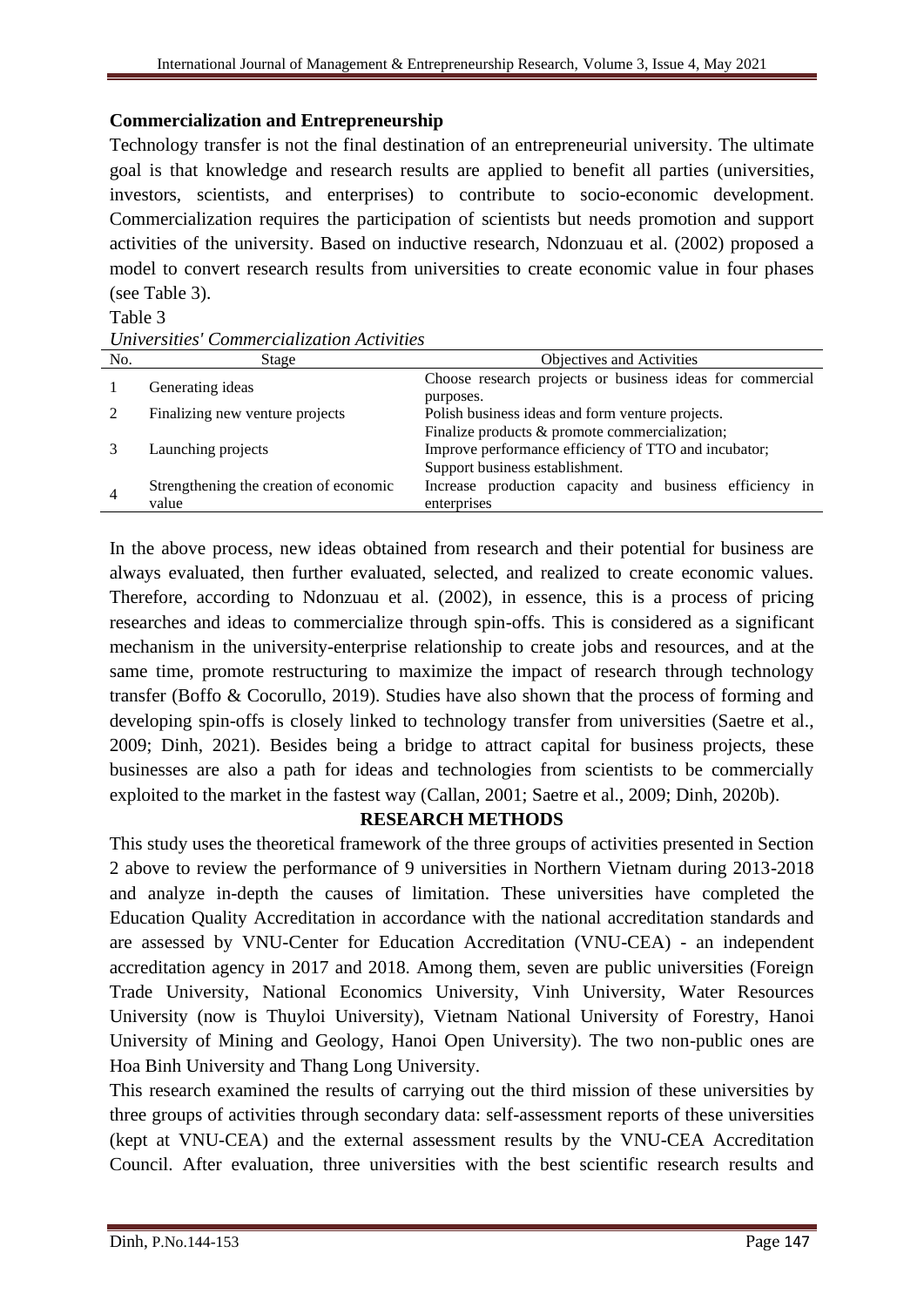potential for technology transfer were selected to analyze the limitations and causes of these limitations in implementation. Analysis was conducted on the results of 5 semi-structured interviews with managers and leaders of 3 public technical universities: Water Resources University, Vietnam National University of Forestry, Hanoi University of Mining and Geology. Five scientists who also are leaders and managers participated in the interviews, including 1 from Vietnam National University of Forestry (Vice Rector); 2 from Water Resources University (Dean of Economics & Business Administration and Vice Rector); 2 from Hanoi University of Mining and Geology (Director of CODECO and Vice Rector).

#### **RESEARCH RESULTS AND DISCUSSIONS**

#### **Current Practices of Vietnamese Universities to Fulfill the Third Mission**

Results at nine universities in the 5-year cycle of 2013-2018 show that: all universities have low self-assessment in the criteria of policy, management, and implementation of scientific researching and transferring. The assessors' results also showed that the criteria in this field were always assessed lower than the criteria of education and facilities assurance. More specifically, universities in the economic group such as Foreign Trade University, National Economics University have published many scientific research activities, but the results of technology transfer and commercialization are negligible; Hanoi Open University, Vinh University, and two non-public universities have minimal results in technology research and development, and there are no transferred or commercialized contracts of significant economic values. Three universities of the technical group: Water Resources University, Vietnam National University of Forestry, Hanoi University of Mining and Geology, have outstanding scientific research and technological development results compared to the above universities, but the transfer and commercialization are still modest (with average annual revenue less than 5% of total revenue).

In terms of entrepreneurship and business development, the researched universities do not have academic spin-offs formed from research or from staff and lecturers. This result is consistent with previously published research (Dinh, 2019, 2020a, 2020b). Among these, two universities, namely Water Resources University and Hanoi University of Mining and Geology, have affiliated companies: Consulting and Technology Transfer Co., Ltd. (from Water Resources University) was established in 2015 on the basis of changing from a stateowned enterprise with most capital contribution (75%) coming from university staff; Consultancy, Technology Deployment and Construction in Mining and Geology Co. Ltd. was transformed from a state-owned enterprise in 2014 under the managing ministry (Ministry of Education and Training).

In the evaluation process of the Accreditation Council, recommendations made in the Council's resolutions are necessary improvements on the basis of the weaknesses outlined in the reports of universities and their independent assessors. Therefore, the following recommendations, summarized comprehensively, reflect the main shortcomings and limitations that all 9 studied universities need to overcome to meet the requirements of stakeholders in order to carry out their third mission.

*For scientific research and technology development*, universities need to: 1) formulate a technology research and development strategy; 2) establish strong research groups to bring into play the science and technology potential of lecturers in fields where said university is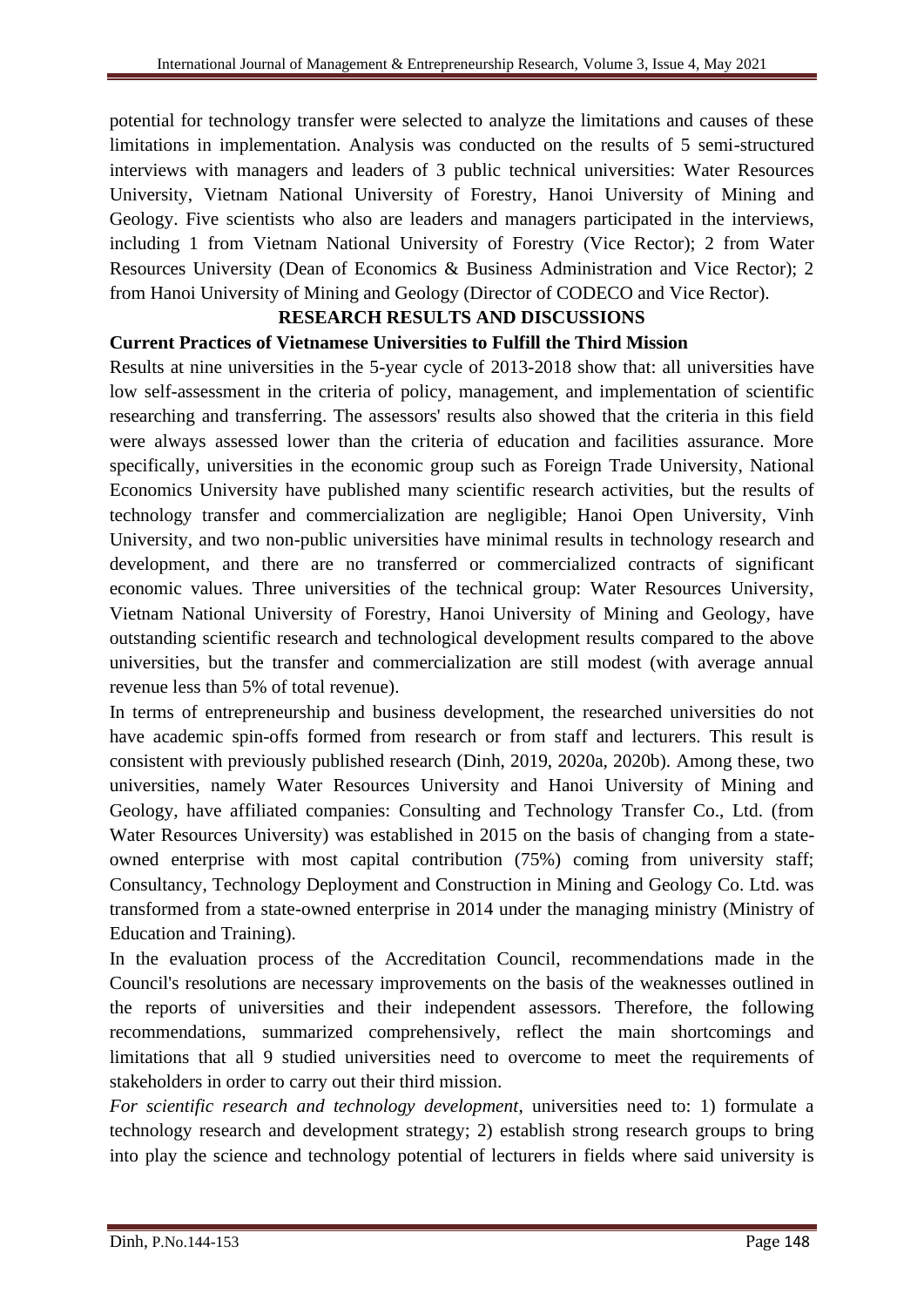good at; 3) increase the number of contracts and scientific research topics ordered by organizations and businesses.

*For technology transfer activities towards commercialization*: 1) research and applicationoriented technology development should be given priority; 2) the issuing of patent registration should be addressed; 3) policies and solutions to promote technology transfer to increase revenues from scientific research and transfer activities should be developed.

*For the transfer and commercialization of research results*: 1) prioritize the improvement of research products and developed technologies to meet market's demand; 2) find solutions that promote innovation, creativity, and entrepreneurship among faculty and learners; 3) strengthen cooperation with businesses and entrepreneurial activities to promote transfer, trial production and commercialization to increase sustainable revenues.

#### **Shortcomings of Universities In Fulfilling The Third Mission**

Results of in-depth interviews with five managers and experts (including three university leaders, one business director and one faculty leader) at three public universities with the best scientific research results showed the difficulties, problems, and the main causes are discussed below.

#### *Technology Research and Development*

Survey results show that there are three universities that have used the state budget to invest in key laboratories, namely Water Resources University, Vietnam National University of Forestry, Hanoi University of Mining and Geology. However, the goal of building the university to become an application-oriented research center with excellent centers, research clusters or science parks, has not yet been met by these universities. For the remaining universities, the results of research and development are not significant, and there are no research/laboratory rooms to meet the requirements of scientific research. All 9 universities do not have research cooperation contracts or outsource technology development orders that bring significant revenue. The main reasons for these limitations are:

- Regarding the organizational structure, universities are under the management of their managing ministry and have not yet had the autonomy to establish new units and organizations;

- Universities, scientists, managers do not pay attention to the issue of copyrights and patents;

- Scientists and units in the university have not actively approached businesses and manufacturers due to a lack of motivation;

- The university has not had a strong enough incentive mechanism and policy for units and lecturers to want to approach investors and enterprises. In fact, most studies receive funding mainly from the state budget (central and local) through assigning tasks, placing orders or bidding.

#### *Technology Transfer*

Very few products from universities can be transferred to businesses towards commercialization. For the three technical universities mentioned above, the revenue from transfer is negligible (1-3% of the total revenue in 5 years), in which the revenues of Water Resources University, Hanoi University of Mining and Geology are mainly from consultation contracts. Difficulties in promoting technology transfer activities are caused mainly by: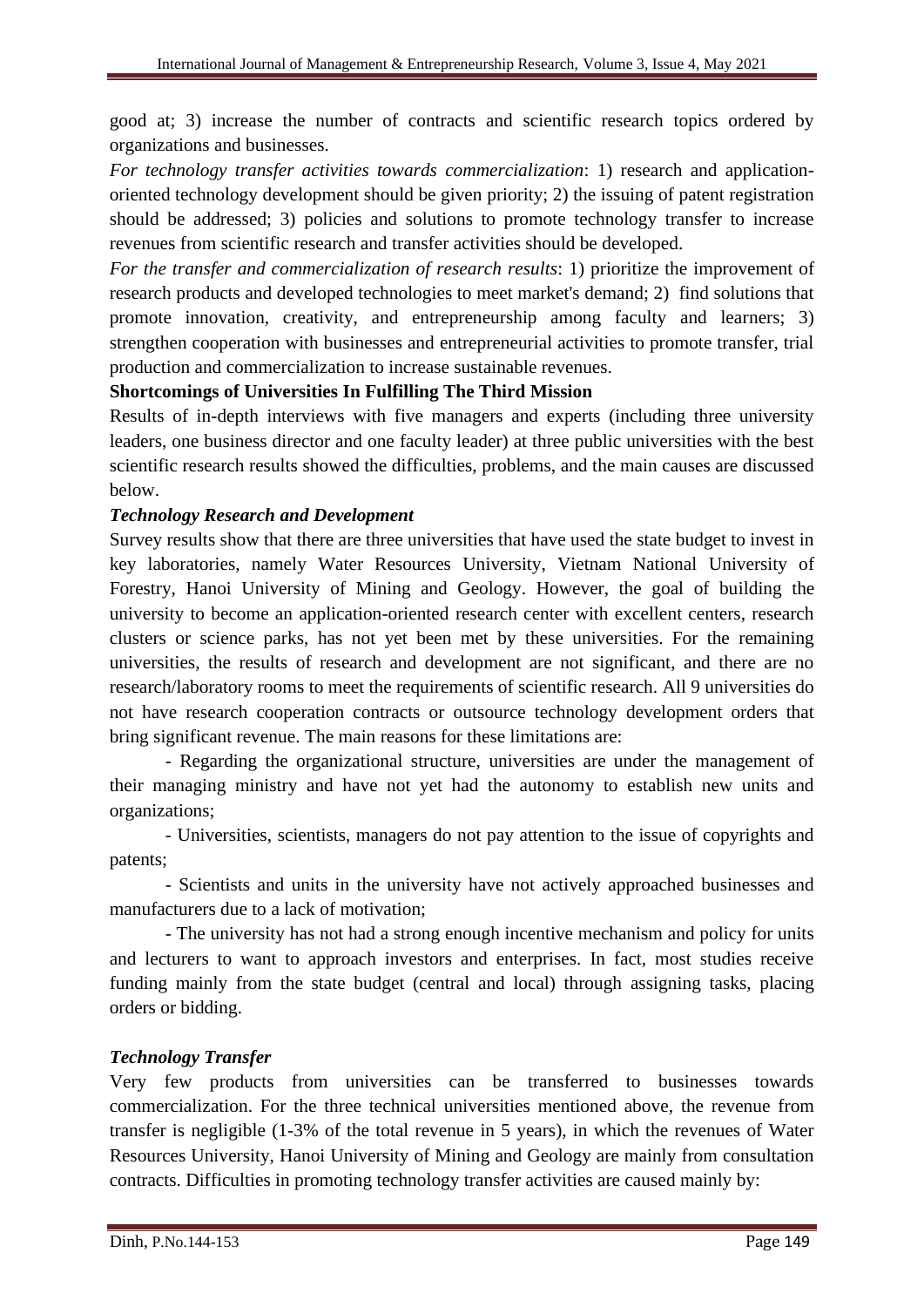- The State and universities do not have strong incentives or sanctions that require scientists and project managers to actively explore and promote transfer to businesses and parties in need of research results;

- Regulations and procedures for licensing of technology transfer in these universities have not been issued to apply in practice;

- Scientists and units are only interested in completing assigned tasks and their research publications. They are not interested in technology transfer due to a lack of rights and responsibilities.

## *Commercialization and Business Development*

The aforementioned universities have not built an ecology for innovation activities. First of all, the organizational structure and governance model have yet aimed at promoting and creating an entrepreneurial ecosystem. Instead, the universities are being managed in a hierarchical, administrative manner. Accordingly, the university prioritizes compliance with the Ministry of Education and Training and the managing ministry (for public universities) or the local government (for non-public universities). There is also no innovation network outside of university due to the lack of a comprehensive legal and institutional system for an entrepreneurship ecosystem (Dinh, 2020).

In addition, there are many problems for the formation and operation of businesses in these universities, namely:

- The Law on Enterprises, the Law on Anti-Corruption, and the Law on Public Employees do not allow scientists and lecturers in public universities to establish and participate in the management of enterprises;

- Leaders of universities still have the desire to control and direct businesses if formed from universities;

- Startups or spin-offs struggle at the beginning because they do not have access to supporting capital and contributed capital sources, while commercial loans from banks are not feasible;

- Conflicts over the mechanism of using assets, capital resources, and land use rights, as there is no legal guidance for contributions from public resources to university spin-offs.

In particular, when asked, university leaders admitted that there are almost no business startups initiated by leaders, lecturers, and staff. The reason is that the teaching mission of the lecturers still overwhelms creative ideas and entrepreneurship spirit (Dinh, 2020a).

## **SUGGESTIONS FOR UNIVERSITY GOVERNANCE POLICIES**

The reasons discussed above can be divided into main groups of factors that have different levels of influence on the implementation of the third mission in Vietnamese universities (Dinh Van Toan, 2020b). Official institutional factors, external market structural factors, intellectual property laws, etc. need institutional synchronization from the State and government. The remaining group of factors (namely policies, regulations, governance structure of managing ministries and universities) has a direct impact on the implementation of the third mission.

From the above research results and discussions, to formulate and select policies from stakeholders and universities with the premise of transforming the current university model in Vietnam, it is necessary to pay attention to the following issues.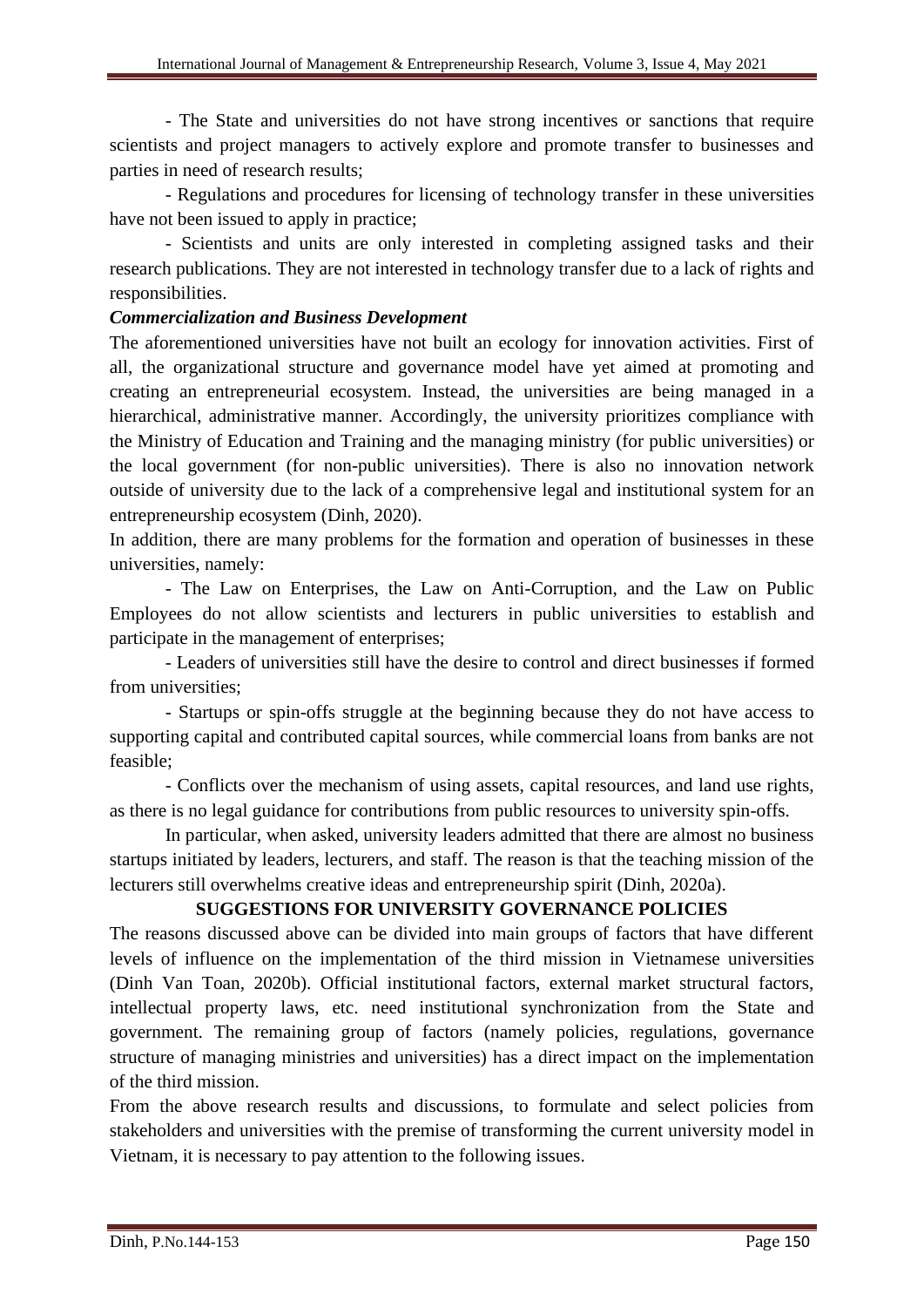*The laws, policies and regulations should be built and completed in a synchronous manner to:*

- Promote application-oriented scientific research and technology transfer towards commercialization of research results from universities. To do so, the legal system needs to allow universities to own and fully use the ownership rights to intellectual property from research products of the universities, including those funded by the State; loosen and simplify procedures for buying, selling, and transferring technology transfer rights for universities;

- Establish an effective coordination mechanism in the Triple Helix model of innovation between academia, industry, and government; formulate policies to support businesses in order to exploit universities' research results;

- Remove barriers to establish and operate academic spin-offs founded and managed by affiliates or individuals within universities.

*Management policy and mechanism of the governing bodies of public universities and investors of non-public universities should be improved with the aim of:*

- Removing administrative management mechanisms so that universities have autonomy in deciding their own structure, management apparatus and forming supporting departments: trial production, technology transfer, entrepreneurship and business incubation;

- Allowing and guiding public universities on public property assessment, branding and capital contribution in business activities, commercialization and establishment of businesses.

*Policies, governance structures and internal policies and mechanisms in universities need to be renewed and perfected so that:*

- Universities become centers of applied research, technology transfer and facilitate collaboration between universities and industries to promote commercialization of research and technology development results;

- The mechanism to register, establish ownership and exploitation and distribution rights of intellectual property of research projects should be concretized and easy to do;

- The reward and recognition system should be geared towards entrepreneurial culture and the academic community's positive attitude towards entrepreneurship. To do so, in addition to material and spiritual rewards, it is necessary to show recognition in par with each individual's dedication to transfer and commercialization in universities.

#### **CONCLUSION**

The research results show that there are still challenges that need to be overcome for universities in Vietnam to fulfill their third mission. Firstly, the institution is not synchronous, has not promoted and nurtured innovation, creativity, and entrepreneurship activities. Meanwhile, the resources and capacity of research and development associated with technology transfer in universities are still limited. There is a delay in state management reform, university governance towards promoting autonomy, and transition to entrepreneurial universities. This is also the main cause leading to limitations in the implementation results of universities.

In order to promote activities to implement universities' third mission, in addition to the intrinsic factors of universities, it is necessary to have synchronous institutions to remove management barriers so that universities can strengthen autonomy capacities, innovate organizational models and governance towards entrepreneurial universities. For universities, it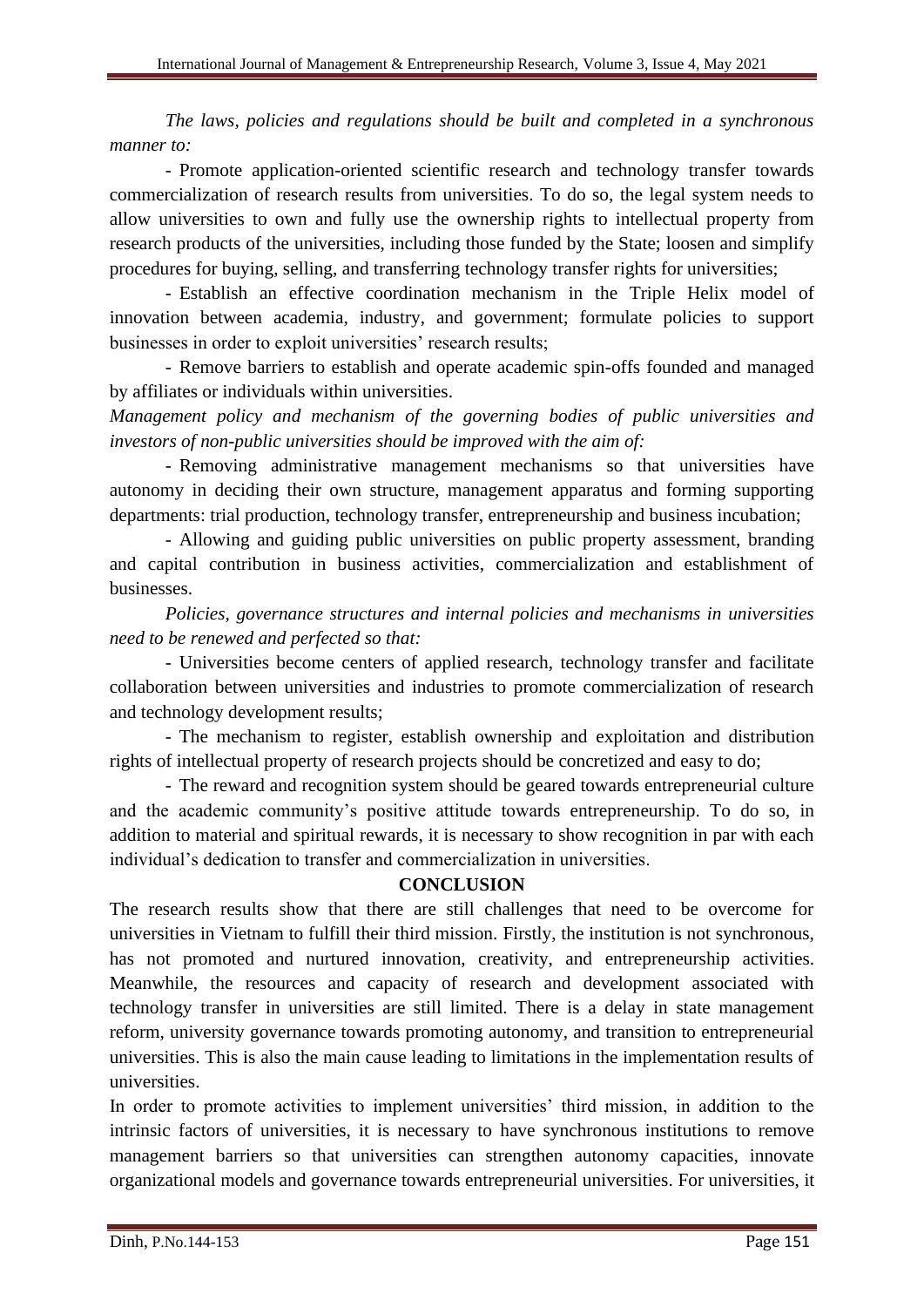is necessary to develop internal mechanisms and policies to encourage entrepreneurship, connect stakeholders, and promote commercialization.

#### **References**

- Boffo, S., & Cocorullo, A. (2019). University fourth mission: Spin-offs and Academic entrepreneurship: connecting public policies with new missions and management issues of universities. *Higher Education Forum, 16,* 125-142.
- Callan, B. (2001). Generating spin-offs: Evidence from across the OECD. Special Issue on Fostering High-tech Spin-offs: A Public Strategy for Innovation, OECD. *Science Technology Industry Review, 26,* 13-55. [https://doi.org/10.1787/sti\\_rev-v2000-1-en.](https://doi.org/10.1787/sti_rev-v2000-1-en)
- Dinh V.T. (2017). University enterprise cooperation in international context and implications for Vietnam. *Vietnam Economic Review, 7* (275), 32-44.
- Dinh V.T. (2019). Development of enterprise in universities and policy implications for university governance reforms in Vietnam. *VNU Journal of Science: Economics and Business, 35*(1), 83-96. https://doi.org/10.25073/2588-1108/vnueab.4201.
- Dinh V. T. (2020a). Entrepreneurial universities and the development model for public universities in Vietnam. *International Journal of Entrepreneurship, 24*(1), 1-16.
- Dinh V. T. (2020b). Factors Affecting Third Mission Implementation and The Challenges for Vietnam's Universities in The Transitioning Period. *VNU Journal of Science: Economics and Business, 37*(3). [https://doi.org/10.25073/2588-1108/vnueab.4355.](https://doi.org/10.25073/2588-1108/vnueab.4355)
- Dinh V. T. (2021). Research on the model of entrepreneurial university and advanced university governance: policy recommendation for public universities in Vietnam. *VNU Journal of Science: Policy and Management Studies, 37*(1), 62-73.
- Festel, G. (2013). Academic spin-offs, corporate spin-outs and company internal start- ups as technology transfer approach. *Journal of Technology Transfer, 38* (4), 454-70. <https://doi.org/10.1007/s10961-012-9256-9>
- Isabelle, D. A. (2014). Capitalization of science and technology knowledge: Practices, trends and impacts on techno-entrepreneurship. In François Thérin et al, *Handbook of Research on Techno-entrepreneurship 2nd Ed.* Edward Elgar Publishing. [https://doi.org/10.4337/9781781951828.00009.](https://doi.org/10.4337/9781781951828.00009)
- Ndonzuau, F. N., Pirnay, F., & Surlemont, B. (2002). A stage model of academic spin-off creation. *Technovation, 22* (5), 281–289. [https://doi.org/10.1016/S0166-](https://doi.org/10.1016/S0166-4972(01)00019-0) [4972\(01\)00019-0](https://doi.org/10.1016/S0166-4972(01)00019-0)
- Nguyen, T. Q., & Nguyen, H. T. T. (2020). Factors affecting industry and university collaboration in education in the hospitality industry in Vietnam: A business perspective. *The Journal of Asian Finance, Economics, and Business*, *7*(2), 291-300. <https://doi.org/10.13106/jafeb.2020.vol7.no2.291>
- Rigby & Ramlogan (2012). *Support measures to exploit Intellectual Property: Compendium of Evidence on the Effectiveness of Innovation Policy Intervention*. Manchester Institute of Innovation Research, Manchester Business School, University of Manchester [Available on: [http://www.innovation-policy.org.uk/\]](http://www.innovation-policy.org.uk/)
- Saetre, A.S., Wiggins, J., Atkinson, O.T., & Atkinson, B.K.E., (2009). University spin-offs as technology transfer: A comparative study among Norway, the United States, and